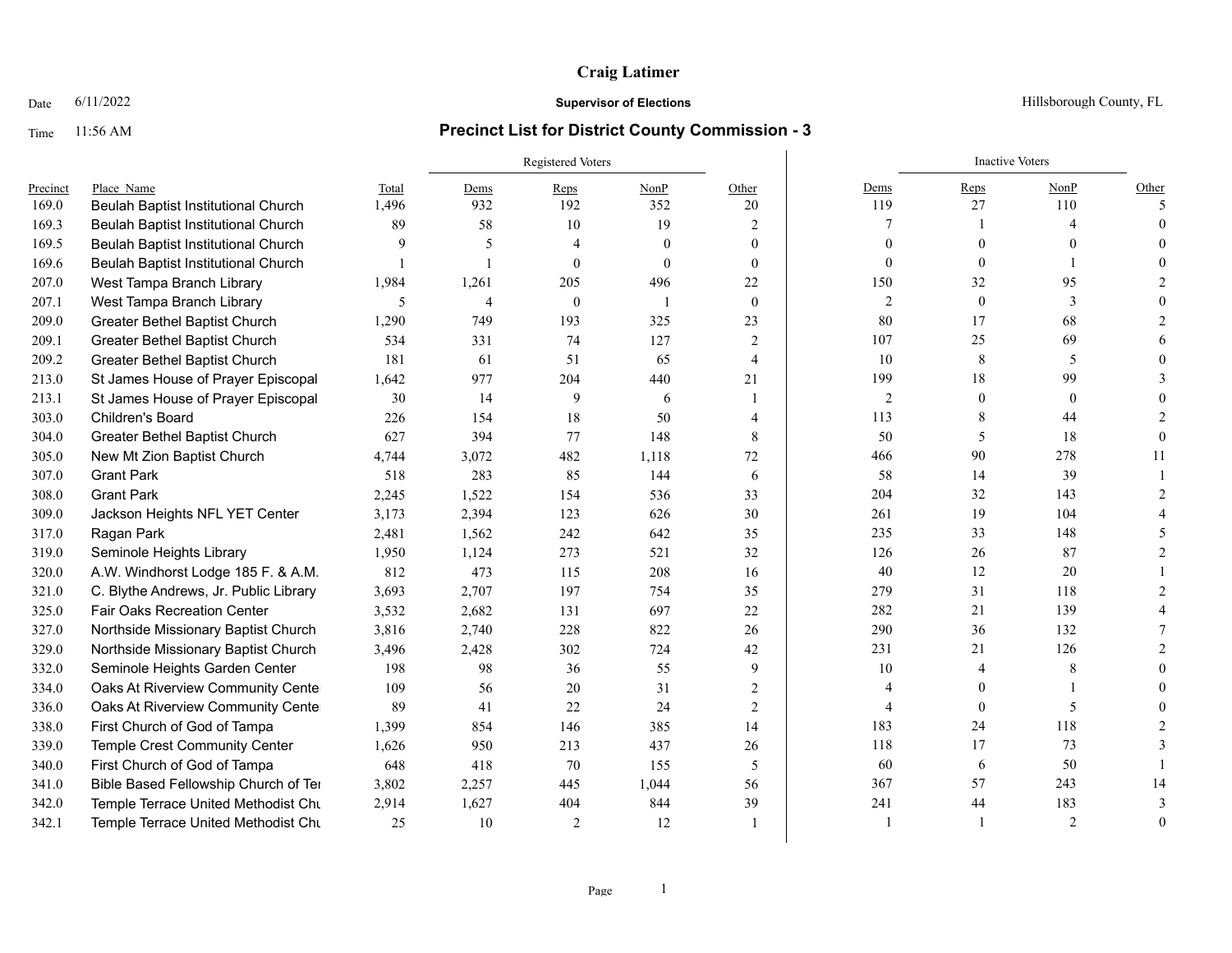### Date  $6/11/2022$  Hillsborough County, FL

|          |                                      |       | Registered Voters |                |       |                |                | <b>Inactive Voters</b> |                |                               |  |  |
|----------|--------------------------------------|-------|-------------------|----------------|-------|----------------|----------------|------------------------|----------------|-------------------------------|--|--|
| Precinct | Place Name                           | Total | Dems              | Reps           | NonP  | Other          | Dems           | Reps                   | NonP           | Other                         |  |  |
| 343.0    | Temple Terrace United Methodist Chu  | 1,834 | 892               | 339            | 562   | 41             | 194            | 71                     | 157            | 6                             |  |  |
| 344.0    | Springhill Park Community Center     | 3,275 | 2,050             | 259            | 919   | 47             | 380            | 47                     | 212            | 6                             |  |  |
| 345.0    | First Church of God of Tampa         | 2,947 | 1,543             | 455            | 916   | 33             | 252            | 46                     | 139            | 3                             |  |  |
| 347.0    | <b>Copeland Park</b>                 | 2,889 | 1,713             | 354            | 793   | 29             | 355            | 52                     | 229            |                               |  |  |
| 348.0    | <b>Copeland Park</b>                 | 344   | 204               | 46             | 92    | 2              | 65             | 15                     | 45             |                               |  |  |
| 559.0    | <b>University Baptist Church</b>     | 1,896 | 1,075             | 231            | 552   | 38             | 370            | 61                     | 253            |                               |  |  |
| 560.0    | <b>Unisen Senior Living</b>          | 168   | 87                | 52             | 26    | 3              | 12             | 12                     | 8              |                               |  |  |
| 563.0    | University Area Community Center     | 3,044 | 1,699             | 280            | 1,009 | 56             | 520            | 100                    | 358            | 12                            |  |  |
| 566.0    | University Area Community Center     | 2,287 | 1,427             | 159            | 675   | 26             | 468            | 49                     | 298            |                               |  |  |
| 570.0    | University Area Community Center     | 114   | 59                | 17             | 36    | 2              | 23             | 5                      | 9              |                               |  |  |
| 601.0    | East Chelsea Baptist Church          | 1,869 | 1,014             | 300            | 537   | 18             | 122            | 35                     | 88             |                               |  |  |
| 602.0    | East Chelsea Baptist Church          | 1.085 | 594               | 180            | 294   | 17             | 66             | 13                     | 43             |                               |  |  |
| 605.0    | Eastlake Park Civic Club             | 528   | 211               | 151            | 161   | 5              | 24             | 8                      | 20             |                               |  |  |
| 613.0    | Living Faith Assembly of God         | 1,404 | 994               | 89             | 311   | 10             | 131            | 15                     | 68             |                               |  |  |
| 617.0    | Bible Based Fellowship Church of Ter | 2,803 | 1,871             | 259            | 637   | 36             | 233            | 25                     | 110            |                               |  |  |
| 623.0    | East Chelsea Baptist Church          | 2,290 | 1,330             | 277            | 640   | 43             | 247            | 38                     | 161            |                               |  |  |
| 623.1    | East Chelsea Baptist Church          | 24    | 10                | $\overline{4}$ | 10    | $\overline{0}$ | $\overline{3}$ | 1                      | $\overline{4}$ |                               |  |  |
| 654.0    | Mission Hill Church                  | 1,507 | 799               | 251            | 434   | 23             | 133            | 29                     | 97             | $\mathfrak{D}_{\mathfrak{p}}$ |  |  |
| 828.0    | <b>Resurrection Catholic Church</b>  | 2,326 | 1,017             | 469            | 782   | 58             | 236            | 96                     | 245            | 13                            |  |  |
| 829.0    | Centro Cristiano Hispano             | 3,928 | 1,471             | 1,199          | 1,180 | 78             | 200            | 124                    | 186            | 15                            |  |  |
| 830.0    | Kings Avenue Baptist Church          | 2,224 | 880               | 612            | 701   | 31             | 86             | 49                     | 66             |                               |  |  |
| 832.0    | Kings Avenue Baptist Church          | 3,617 | 1,341             | 1,069          | 1,128 | 79             | 168            | 92                     | 195            |                               |  |  |
| 833.0    | Arise Assembly of God at Brandon     | 1,810 | 788               | 462            | 517   | 43             | 125            | 68                     | 137            | 5                             |  |  |
| 834.0    | Christ Community Church of Brandon   | 2,254 | 1,002             | 491            | 711   | 50             | 129            | 47                     | 100            | 5                             |  |  |
| 850.0    | Progress Village Civic Center        | 45    | 10                | 19             | 16    | $\theta$       | $\mathbf{0}$   | 1                      | $\mathbf{0}$   | $\Omega$                      |  |  |
| 852.0    | The Crossing Church - Tampa          | 4,313 | 1,793             | 973            | 1,426 | 121            | 466            | 233                    | 494            | 33                            |  |  |
| 852.1    | The Crossing Church - Tampa          | 302   | 146               | 61             | 90    | 5              | 38             | 20                     | 38             |                               |  |  |
| 853.0    | Brandon Seventh Day Adventist Chur   | 1,468 | 684               | 242            | 509   | 33             | 188            | 65                     | 176            |                               |  |  |
| 854.0    | The Crossing Church - Tampa          | 187   | 54                | 60             | 72    | $\overline{1}$ | 8              | 5                      | 9              |                               |  |  |
| 855.0    | Brandon Masonic Lodge No 114         | 1,293 | 512               | 366            | 392   | 23             | 59             | 44                     | 49             |                               |  |  |
| 857.0    | Brandon Seventh Day Adventist Chur   | 2,131 | 930               | 446            | 719   | 36             | 197            | 68                     | 162            |                               |  |  |
| 914.0    | South Bay Church                     | 888   | 371               | 159            | 325   | 33             | 17             | 8                      | 19             |                               |  |  |
| 914.1    | South Bay Church                     | 757   | 306               | 220            | 213   | 18             | 30             | 15                     | 28             | 5                             |  |  |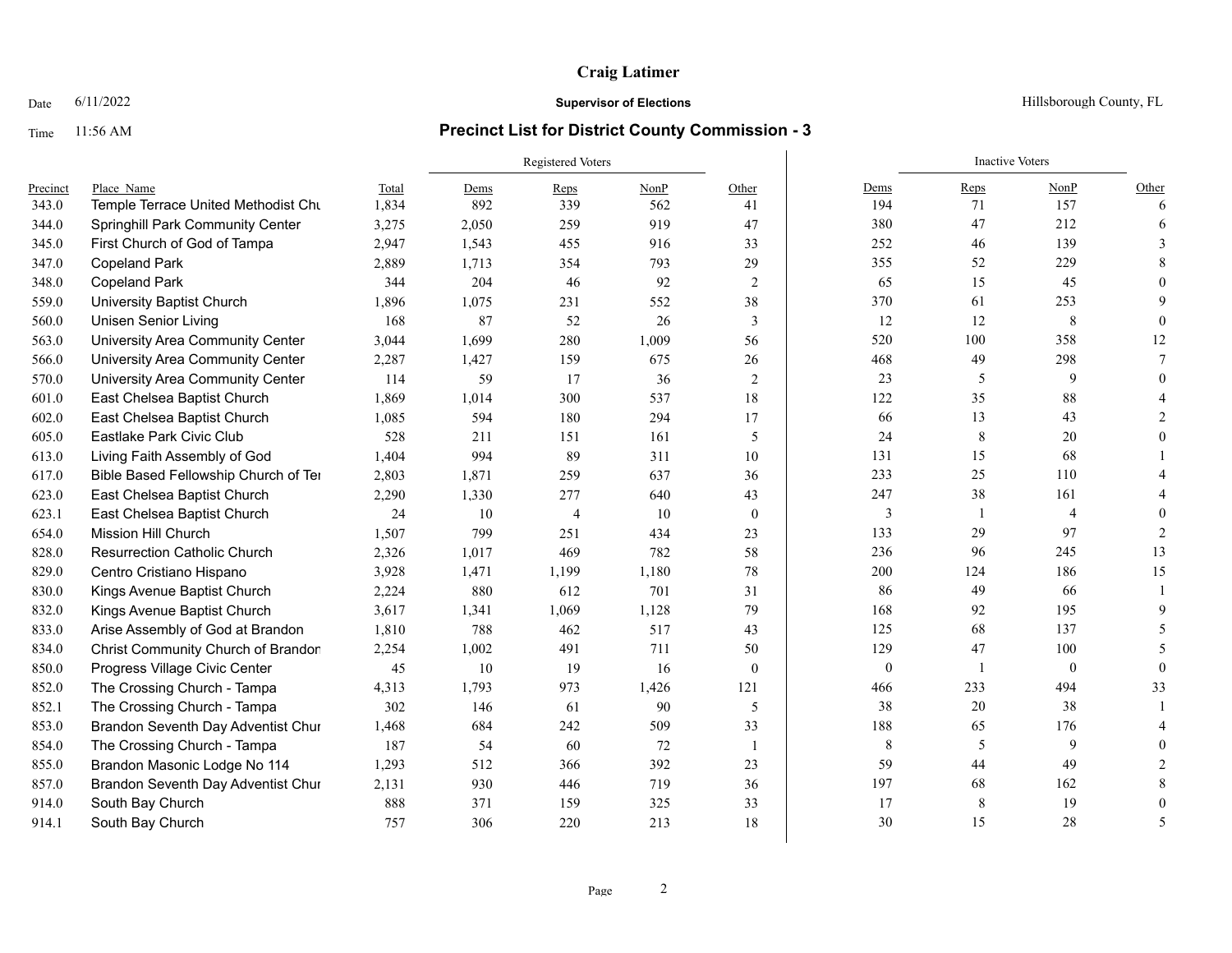### Date  $6/11/2022$  Hillsborough County, FL

|          |                                          |                |                  | <b>Registered Voters</b> |          |                | <b>Inactive Voters</b> |                  |                  |          |  |
|----------|------------------------------------------|----------------|------------------|--------------------------|----------|----------------|------------------------|------------------|------------------|----------|--|
| Precinct | Place Name                               | Total          | Dems             | Reps                     | NonP     | Other          | Dems                   | Reps             | NonP             | Other    |  |
| 914.2    | South Bay Church                         | 712            | 372              | 144                      | 186      | 10             | 16                     | 10               | 12               | 3        |  |
| 914.3    | South Bay Church                         | $\overline{2}$ | $\overline{2}$   | $\mathbf{0}$             | $\theta$ | $\overline{0}$ | $\mathbf{0}$           | $\mathbf{0}$     | $\mathbf{0}$     | $\Omega$ |  |
| 915.0    | South Bay Church                         | 1,205          | 519              | 280                      | 375      | 31             | 57                     | 29               | 49               |          |  |
| 916.0    | South Bay Church                         | 3,230          | 1,498            | 574                      | 1,101    | 57             | 95                     | 52               | 80               |          |  |
| 920.0    | South Bay Church                         | 262            | 111              | 57                       | 83       | 11             | $\,8\,$                | 9                | 3                |          |  |
| 942.0    | <b>Gardenville Recreation Center</b>     | 3,695          | 1,650            | 765                      | 1,227    | 53             | 146                    | 81               | 147              |          |  |
| 942.1    | <b>Gardenville Recreation Center</b>     | 1,453          | 692              | 283                      | 441      | 37             | 48                     | 29               | 45               |          |  |
| 943.0    | First Baptist Church Of Gibsonton        | 2,051          | 742              | 527                      | 726      | 56             | 79                     | 49               | 105              |          |  |
| 944.0    | South Shore United Methodist Churcl      | 1,056          | 442              | 277                      | 309      | 28             | 24                     | 11               | 16               |          |  |
| 944.1    | South Shore United Methodist Churcl      | 1,910          | 770              | 495                      | 611      | 34             | 73                     | 46               | 62               |          |  |
| 944.2    | South Shore United Methodist Churcl      | 1,166          | 455              | 356                      | 323      | 32             | 30                     | 26               | 27               |          |  |
| 944.3    | South Shore United Methodist Churcl      | 658            | 308              | 129                      | 207      | 14             | 13                     | 9                | 9                |          |  |
| 944.4    | South Shore United Methodist Churcl      | 1.577          | 641              | 396                      | 485      | 55             | 30                     | 21               | 19               |          |  |
| 945.0    | First Baptist Church Of Gibsonton        | 966            | 302              | 300                      | 343      | 21             | 30                     | 31               | 65               |          |  |
| 946.0    | The Alley at SouthShore                  | 4.409          | 1,852            | 1,039                    | 1,432    | 86             | 193                    | 117              | 182              | 10       |  |
| 946.1    | The Alley at SouthShore                  | 941            | 399              | 244                      | 270      | 28             | $48\,$                 | 40               | 48               |          |  |
| 946.2    | The Alley at SouthShore                  | 664            | 290              | 119                      | 236      | 19             | 13                     | $\overline{2}$   | 12               |          |  |
| 946.3    | The Alley at SouthShore                  | 605            | 256              | 152                      | 183      | 14             | 9                      | 16               | 17               |          |  |
| 946.4    | The Alley at SouthShore                  | 484            | 196              | 114                      | 162      | 12             | $\overline{2}$         | 3                | 9                | $\Omega$ |  |
| 947.0    | Summerfield Crossing Community Ce        | 5,885          | 2,417            | 1,533                    | 1,825    | 110            | 280                    | 169              | 236              | 10       |  |
| 949.0    | <b>Rivercrest Clubhouse</b>              | 4,408          | 1,654            | 1,370                    | 1,300    | 84             | 161                    | 132              | 142              |          |  |
| 949.1    | <b>Rivercrest Clubhouse</b>              | 722            | 311              | 176                      | 213      | 22             | 20                     | 24               | 27               |          |  |
| 949.2    | <b>Rivercrest Clubhouse</b>              | $\overline{4}$ | $\boldsymbol{0}$ | $\mathbf{1}$             | 3        | $\mathbf{0}$   | $\mathbf{0}$           | $\boldsymbol{0}$ | $\boldsymbol{0}$ |          |  |
| 949.3    | <b>Rivercrest Clubhouse</b>              | 405            | 152              | 85                       | 160      | 8              | 10                     | 3                | 9                |          |  |
| 954.0    | Providence West Community Center         | 4,800          | 1,998            | 1,109                    | 1,588    | 105            | 354                    | 168              | 288              | 15       |  |
| 957.0    | Providence West Community Center         | 1,648          | 610              | 485                      | 522      | 31             | 63                     | 47               | 67               |          |  |
| 958.0    | South Shore United Methodist Churcl      | 2,425          | 988              | 573                      | 814      | 50             | 96                     | 56               | 66               |          |  |
| 959.0    | <b>Riverview Memorial VFW Post 8108</b>  | 3,000          | 1,318            | 655                      | 965      | 62             | 82                     | 60               | 87               |          |  |
| 959.1    | <b>Riverview Memorial VFW Post 8108</b>  | 1,550          | 635              | 366                      | 500      | 49             | 60                     | 36               | 45               |          |  |
| 960.0    | <b>Riverview Memorial VFW Post 8108</b>  | 990            | 230              | 449                      | 289      | 22             | 17                     | 31               | 31               |          |  |
| 961.0    | <b>Emanuel P Johnson Recreation Cent</b> | 1,591          | 801              | 302                      | 471      | 17             | 88                     | 20               | 74               |          |  |
| 961.1    | <b>Emanuel P Johnson Recreation Cent</b> | $\theta$       | $\mathbf{0}$     | $\theta$                 | $\theta$ | $\theta$       | $\mathbf{0}$           | $\mathbf{0}$     | $\mathbf{0}$     |          |  |
| 962.0    | First Baptist Church of Riverview        | 1.780          | 671              | 487                      | 587      | 35             | 52                     | 40               | 41               | 6        |  |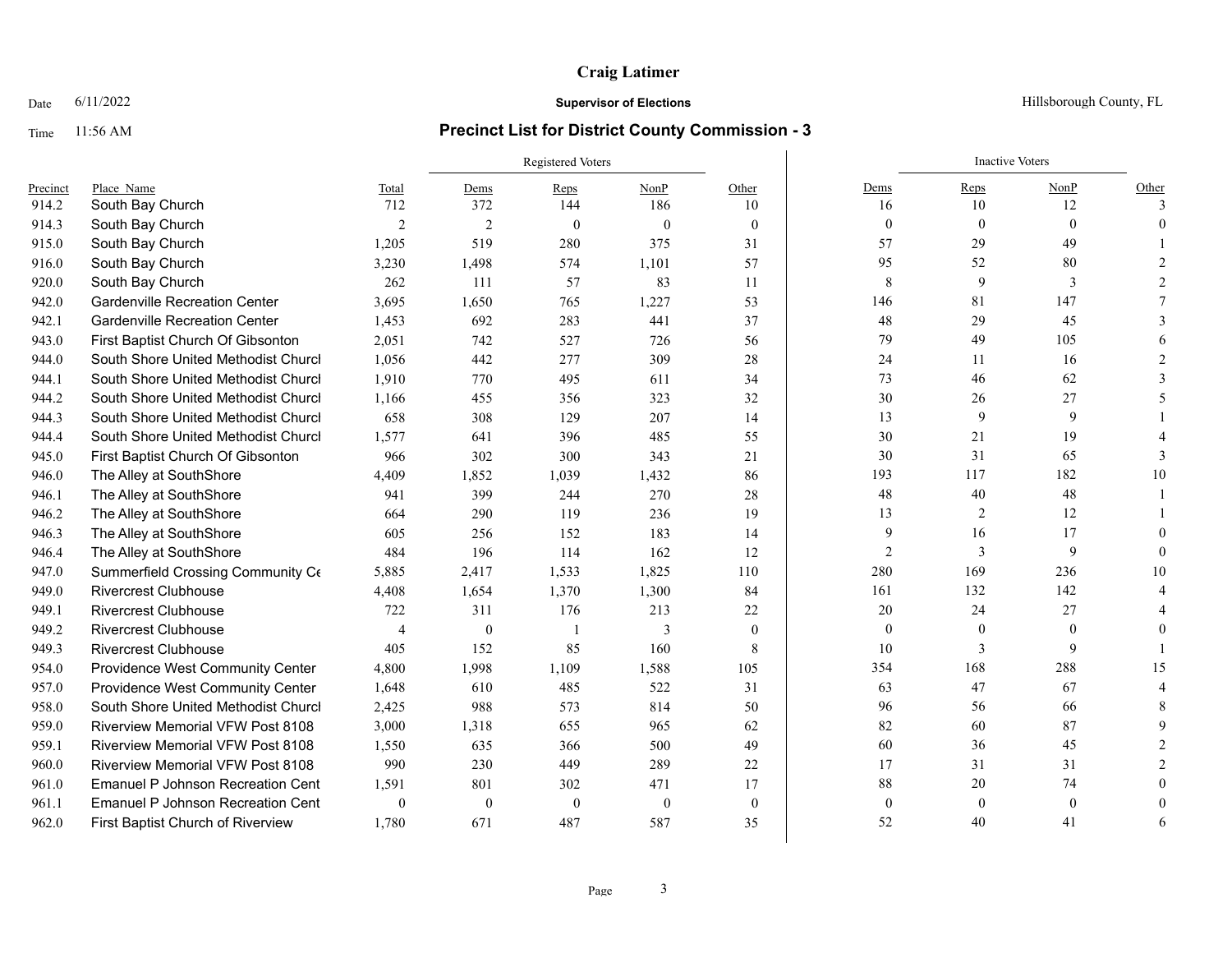### Date  $6/11/2022$  Hillsborough County, FL

|          |                                          |       |              | Registered Voters |                | <b>Inactive Voters</b> |                  |                |                |          |
|----------|------------------------------------------|-------|--------------|-------------------|----------------|------------------------|------------------|----------------|----------------|----------|
| Precinct | Place Name                               | Total | Dems         | Reps              | NonP           | Other                  | Dems             | Reps           | NonP           | Other    |
| 962.1    | First Baptist Church of Riverview        | 155   | 58           | 42                | 52             | 3                      | $\Delta$         | $\theta$       | 3              | $\theta$ |
| 962.2    | First Baptist Church of Riverview        | 1,490 | 600          | 287               | 566            | 37                     | $22\,$           | 12             | 27             |          |
| 964.0    | Providence West Community Center         | 819   | 430          | 98                | 269            | 22                     | 68               | 10             | 45             |          |
| 965.0    | Progress Village Civic Center            | 1,959 | 1,379        | 149               | 414            | 17                     | 115              | $20\,$         | 60             |          |
| 965.1    | Progress Village Civic Center            | 327   | 147          | 84                | 90             | 6                      | 14               | 4              | 13             |          |
| 966.0    | <b>Emanuel P Johnson Recreation Cent</b> | 30    | 17           | $\overline{2}$    | 9              | $\overline{2}$         | $\boldsymbol{0}$ | $\mathbf{0}$   | $\mathbf{0}$   |          |
| 966.1    | <b>Emanuel P Johnson Recreation Cent</b> | 1,933 | 691          | 484               | 724            | 34                     | 59               | 24             | 60             |          |
| 967.0    | <b>Blessed Sacrament Catholic Church</b> | 1,737 | 998          | 221               | 500            | 18                     | 95               | 20             | 60             |          |
| 967.1    | <b>Blessed Sacrament Catholic Church</b> | 16    | 4            | 10                | $\overline{2}$ | $\theta$               | 5                | -1             | 7              |          |
| 968.0    | 78th Street Community Library            | 2,882 | 1,379        | 493               | 971            | 39                     | 190              | 49             | 166            | 12       |
| 969.0    | <b>Blessed Sacrament Catholic Church</b> | 316   | 130          | 91                | 93             | 2                      | 7                | 6              | 9              |          |
| 970.0    | <b>Blessed Sacrament Catholic Church</b> | 315   | 105          | 106               | 100            | $\overline{4}$         | 8                | 6              | 10             |          |
| 971.0    | House of Prayer Eternal Ministries       | 1,868 | 952          | 297               | 602            | 17                     | 103              | 38             | 111            |          |
| 972.0    | Progress Village Civic Center            | 2,309 | 949          | 496               | 809            | 55                     | 89               | 50             | 81             |          |
| 972.1    | Progress Village Civic Center            | 535   | 215          | 143               | 167            | 10                     | 29               | 20             | 20             |          |
| 973.0    | Bell Shoals Baptist Church Palm Rive     | 1,060 | 615          | 157               | 278            | 10                     | 40               | 8              | 27             |          |
| 979.0    | <b>Rivercrest Clubhouse</b>              | 2,332 | 926          | 557               | 805            | 44                     | 93               | 59             | 75             |          |
| 979.1    | <b>Rivercrest Clubhouse</b>              | 123   | 62           | 19                | 40             | 2                      | 5                | 2              | 6              |          |
| 980.0    | Summerfield Crossing Community Ce        | 1,519 | 589          | 405               | 495            | 30                     | 58               | 48             | 73             |          |
| 980.1    | Summerfield Crossing Community Ce        | 210   | 72           | 52                | 83             | 3                      | 10               | 7              | 11             |          |
| 981.0    | Summerfield Crossing Community Ce        | 2,220 | 883          | 581               | 716            | 40                     | 78               | 70             | 71             |          |
| 982.0    | Summerfield Crossing Community Ce        | 1,648 | 534          | 485               | 575            | 54                     | 33               | 17             | 37             |          |
| 983.0    | Providence West Community Center         | 1,620 | 573          | 535               | 480            | 32                     | 41               | 53             | 58             |          |
| 984.0    | <b>Trinity Baptist Church</b>            | 3,381 | 1,519        | 634               | 1,149          | 79                     | 98               | 73             | 96             |          |
| 984.1    | <b>Trinity Baptist Church</b>            | 917   | 425          | 185               | 284            | 23                     | 10               | 13             | $\overline{7}$ |          |
| 986.0    | The Alley at SouthShore                  | 2,468 | 986          | 616               | 804            | 62                     | 57               | 46             | 72             | 10       |
| 986.1    | The Alley at SouthShore                  | 594   | 237          | 167               | 173            | 17                     | 59               | 31             | 48             |          |
| 986.2    | The Alley at SouthShore                  | 650   | 259          | 131               | 244            | 16                     | 8                | $\overline{2}$ | 5              |          |
| 986.3    | The Alley at SouthShore                  | 61    | 22           | 11                | 26             | 2                      | 0                | $\Omega$       | 0              |          |
| 986.4    | The Alley at SouthShore                  |       | $\mathbf{0}$ | $\theta$          | $\overline{1}$ | $\theta$               | $\theta$         | $\Omega$       | $\theta$       |          |
| 988.0    | <b>Riverview Civic Center</b>            | 189   | 76           | 37                | 72             | $\overline{4}$         | 11               | 6              | 14             |          |
| 989.0    | <b>Riverview Civic Center</b>            | 852   | 295          | 272               | 270            | 15                     | 62               | 32             | 69             |          |
| 990.0    | Desoto Masonic Lodge #105                | 2,172 | 868          | 472               | 783            | 49                     | 124              | 65             | 154            | 3        |